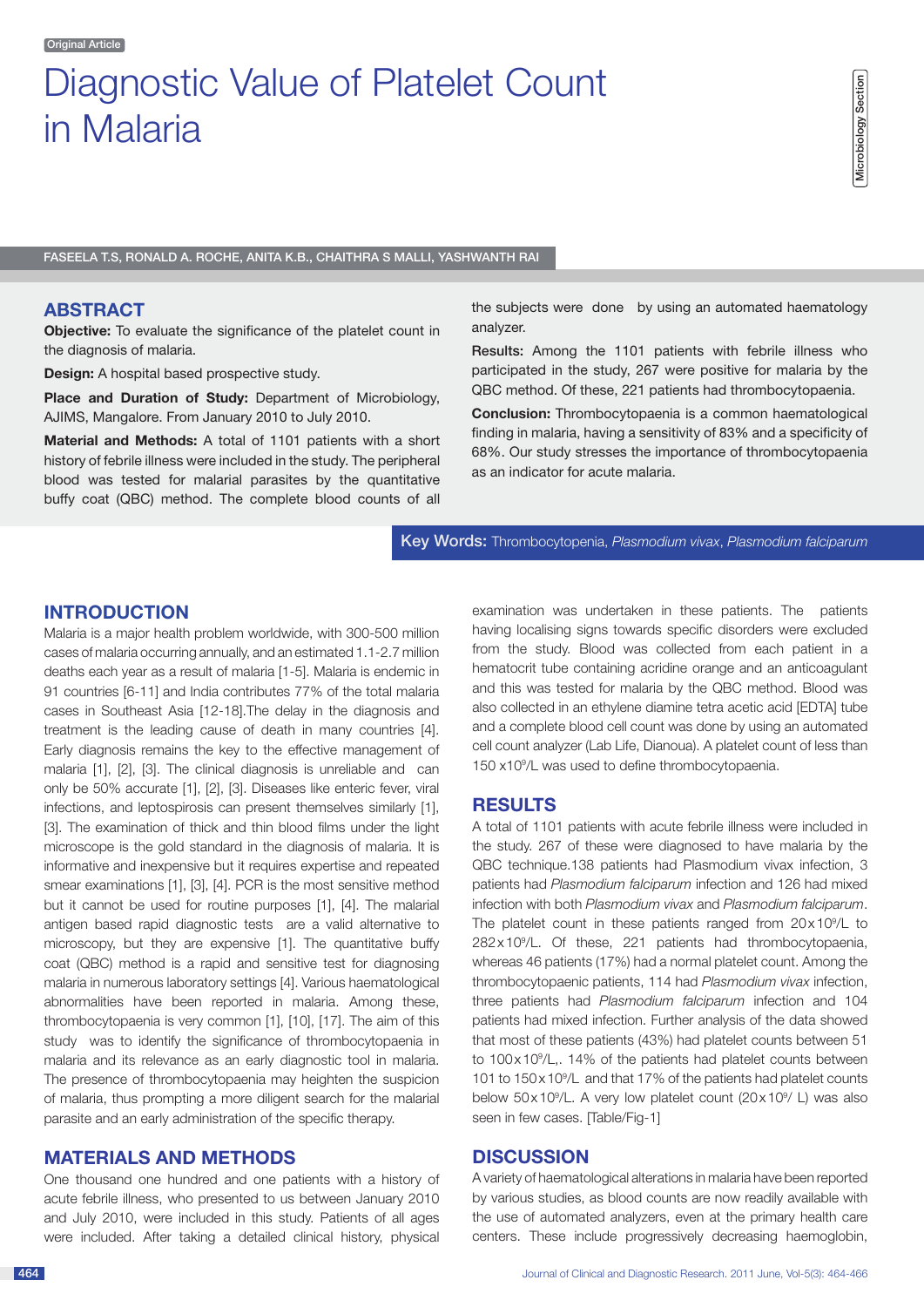

thrombocytopaenia, leucocytosis, leucopaenia, reticulocytosis and disseminated intravascular coagulation [1], [2], [3], [14].

Among the various haematological changes in malaria, thrombocytopaenia is the most consistent one, which occurs in more than half of the patients [1], [14]. In endemic areas, malaria has been reported as the major cause of low platelet counts [15]. This is so characteristic of malaria, that in some places, it is used as an indicator of malaria in patients presenting with fever [1]. Platelet counts of less than  $150 \times 10^9$ / L increase the likelihood of malaria by 12–15 times [3]. Many studies have been done to Support this finding. In one such study, thrombocytopaenia was seen in about 85% of the patients with uncomplicated malaria and in all the patients with severe falciparum malaria [1]. Jamal et al, in their study on paediatric patients from Karachi, have reported low platelet counts in 72% of their patients who were suffering from *Plasmodium vivax* infection [19]. A study which was done by Saleem Ahmed Khan et al from Lahore reported thrombocytopaenia to be present equally in both the *P.vivax* (82.5%) and the *P. falciparum* (86.4%) infections [1]. A study from India reported 77.77% sensitivity and 78.66% specificity [2]. Thrombocytopaenia has also been reported in asymptomatic *P. falciparum* infected Women and children from Nigeria [7]. Pregnant women become more thrombocytopaenic than non-pregnant women with acute uncomplicated malaria [7]. In our study, thrombocytopaenia was present both in the *P. vivax* and the *P. falciparum* infections. Thrombocytopaenia has a sensitivity of 83% and a specificity of 68% here. Our results were generally comparable with those of most of the studies, thus signifying the association of thrombocytopaenia with malaria. The decreased specificity of thrombocytopaenia in our study may be because our area is endemic for viral diseases like Dengue and Chikungunea, which could also cause thrombocytopaenia.

The precise mechanism behind thrombocytopaenia, however, remains unclear. Both the immunological as well as the nonimmunological destruction of platelets have been implicated [1], [14], [9], [13], [17]. Decreased thrombopoiesis has been ruled out, because platelet-forming megakaryocytes in the marrow are usually normal or increased [1]. Other postulates include peripheral destruction and the consumption of platelets [1]. Immune complexes which are generated by the malarial antigen lead to the sequestration of the injured platelets by the macrophages in the spleen [1], [11], [10], [16]. This is supported by the finding that malaria patients have elevated levels of platelet-bound IgG [1], [11], [3], [9]. Some investigators have suggested disseminated intravascular coagulation as a major mechanism in malaria [1], [6], [8], but others have found no evidence of disseminated intravascular coagulation in any of their patients, including those with severe thrombocytopaenia [1]. Another proposed mechanism is that the

platelets engulf the malarial parasites, and that in the process, they are damaged and removed from the circulation [1]. Elevated levels of IL-10 [11], [3], [6], a shortened platelet life span in the peripheral blood and the clumping of platelets have also been suggested as the reasons for thrombocytopaenia [14], [7], [19], [20], [21]. These mechanisms may coexist in the patients and they may interfere with each other [11].

Thrombocytopaenia is reported to be present in both *P. falciparum* and *P. vivax* infections [1], [22]. In our study also, thrombocytopaenia was seen in both the *P. falciparum* and the *P. vivax* infections [1]. Many of the patients who were included in our study had mixed infection with *P. falciparum* and *P. vivax*. This may be because our area is endemic for malaria. A longitudinal genetic analysis of the composition of the malarial parasites which infect humans has demonstrated that individuals living in endemic areas are chronically infected with multiple genotypes and species of Plasmodium. The accumulation of infections is a consequence of a super infection from the bites of many infected anopheline mosquitoes [20]. Studies which were done in animal models showed an association of the mixed genotype with a higher transmission success and higher gametocytaemia [21] .

A good tolerance of low platelet counts is well known in malaria [14]. This could be explained by platelet activation and an enhanced aggregability [8]. In most of the studies, thrombocytopaenia was neither associated with the severity of the disease or death in malaria [6], [16]. It usually disappears with the treatment of the disease and requires no treatment for itself [11]. It has been reported that anaemia is the next best parameter which increases the probability of malaria [3]. But in our study, anaemia was seen only in 18% of the malarial infections. Both leucocytosis and leucopaenia have been described in malaria [3]. Leukocytosis was commonly observed in our study (80%). Thrombocytopaenia has emerged as the strongest predictor of malaria, a previous observation which we have confirmed.

## **CONCLUSION**

Thrombocytopaenia is associated with both *P. falciparum* and *P. vivax* infections. Its presence in patients who present with acute febrile illness in the tropics, increases the probability of malaria. This may be used in addition to the clinical assessment, to heighten the suspicion of this disease. In an endemic area, the platelet count has to be checked in all patients who present with acute febrile illness. If thrombocytopaenia is present, malaria has to be ruled out before performing expensive tests to rule out other febrile conditions, so that a prompt treatment can be initiated.

#### **Reference**

- [1] Saleem Ahmed Khan, Waqar Ali et all. Platelet count in malaria. *Pak J Pathol* 86 2008; 19(3): 86-88.
- [2] Dinesh A Rathod, Viral Patel et al. Diagnosis of acute malaria by laser based cell counter with comparison of conventional and recent techniques in Indian scenario. *Indian journal of Pathology and microbiology*, 2009;52 :185-8.
- [3] Lathia TB, Joshi R. Can hematological parameters discriminate malaria from nonmalarious acute febrile illness in the tropics? *Indian J Med Sci*. 2004 Jun;58(6):239-44.
- [4] Noppadon Tangpukdee, Chatnapa Duangdee et al. Malaria Diagnosis: A brief review. *Korean J Parasitol*. June 2009. Vol. 47, No.2: 93-102.
- [5] World Health Organisation. WHO expert committee on malaria; Twentieth report 1998. Geneva, Switzerland 2000;567.
- [6] Casals-Pascual C, Kai O et al. Thrombocytopenia in falciparum malaria is associated with high concentrations of IL-10. *Am J Trop Med Hyg*. 2006 Sep; 75(3): 434-6.